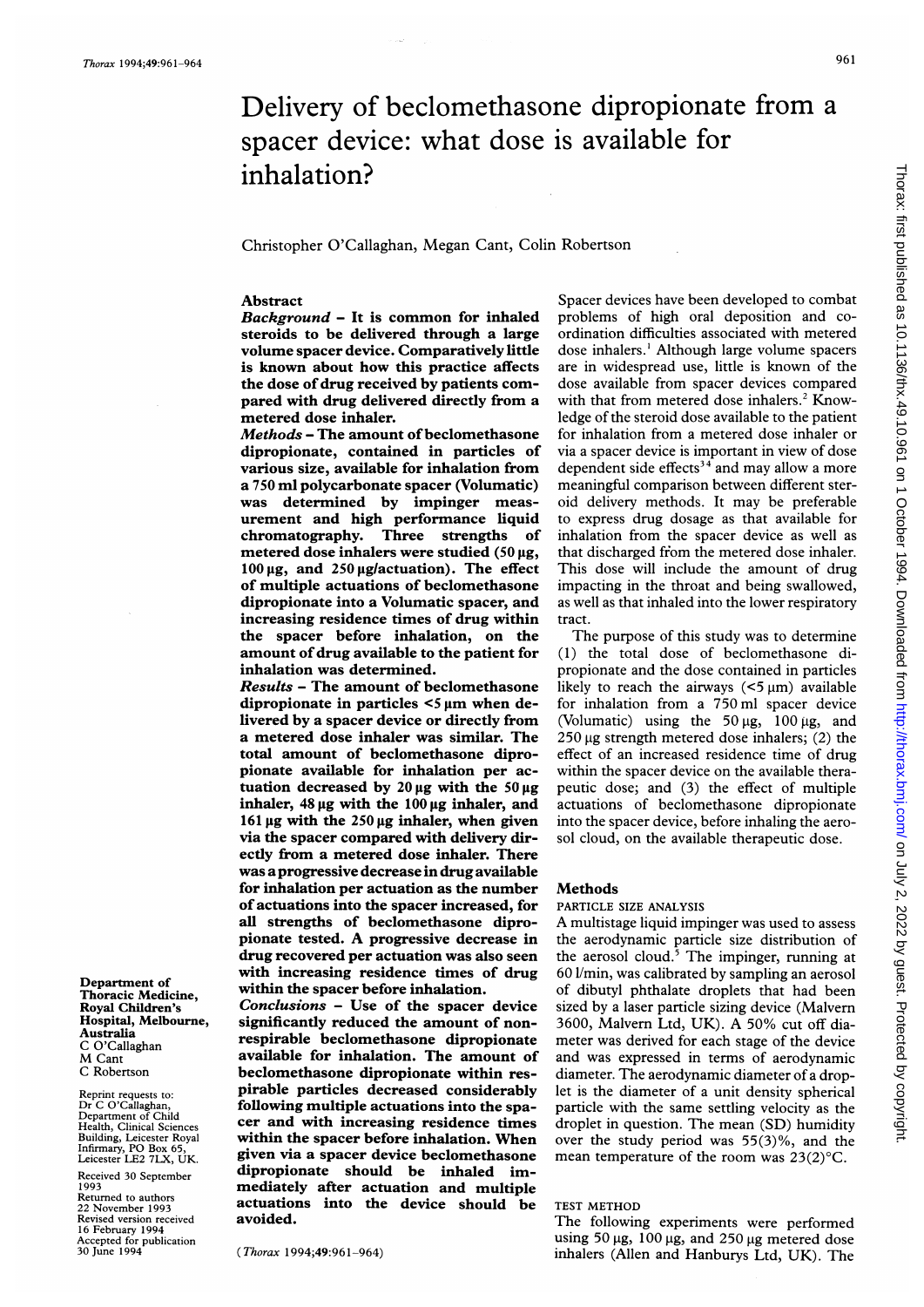mouthpiece of the metered dose inhaler was connected to the impinger with the aid of a small rubber sock and air was drawn through the apparatus at a flow of 60 1/min. The aerosol was then discharged through the impinger on 10 occasions for each study to facilitate the chemical assay procedure. The metered dose inhaler was shaken between each actuation. For this experiment and each of the experiments outlined below, four separate impinger runs were performed. Results are expressed as the mean (SD) of these experiments.

In the case of the Volumatic spacer device (Allen and Hanburys Ltd), the metered dose inhaler (Glaxo Ltd) was discharged into the device and, after a delay of approximately one second, the mouthpiece of the Volumatic spacer was connected to the impinger and the aerosol drawn from the spacer.

The first actuation from the metered dose inhaler was discarded for each experiment and no more than 20 actuations were used from the same inhaler. The time interval between actuations was approximately five seconds.

### MULTIPLE DOSING

Beclomethasone dipropionate was discharged into the spacer, after which the metered dose inhaler was removed and shaken and a further dose of beclomethasone dipropionate was fired into the spacer. One second later the device was connected to the impinger and the aerosol drawn from the device. The dose available to the patient following two actuations into the device could therefore be assessed. This was repeated using three, four, five, and 10 actuations.

### EFFECT OF RESIDENCE TIME DELAY

The residence time is the time period between actuation of the metered dose inhaler into the spacer device and connection to the multistage liquid impinger. Residence times of one second, 5, 10, 20, 30, 45, and 60 seconds were examined. For example, one actuation was delivered to the Volumatic and five seconds later the drug was sucked from it through the impinger.

#### DRUG ASSAY

The impinger samples containing beclomethasone dipropionate were collected in methanol/water (80/20) and, using high performance liquid chromatography (HPLC), were assayed against <sup>a</sup> range of known concentrations of beclomethasone dipropionate standards in methanol/water (80/20) prepared from beclomethasone dipropionate powder  $(98.5\% \text{ w/w})$ . The results were calculated on a mean peak height basis, standard mean response factors being used.

Using the data acquired from the multistage impinger, together with the 50% cut off diameter for each stage of the device, a plot of aerodynamic size against cumulative percentage undersize was constructed. From this graph the following measurements were made: (1) mass median aerodynamic diameter (MMAD) - that is, the diameter of droplet such that half of the aerosol mass is contained in smaller droplets and half in larger droplets; and (2) geometric standard deviation (GSD) which is the ratio of the  $84.1\%$  diameter:50% mass median aerodynamic diameter - the value of the geometric standard deviation is a measure of the width of the droplet distribution. The amount of drug contained in particles  $<$ 3 µm and  $<$ 5 µm was also determined.

After each study the spacer device and actuator were also washed out to collect beclomethasone dipropionate deposited there. Thus, the total dose from the metered dose inhaler could be determined.

A known concentration of beclomethasone dipropionate was assayed on several occasions to determine the coefficient of variation of the assay. Humidity and temperature were measured during the study period.

#### Results

The total dose of beclomethasone dipropionate and that contained in particles of  $\leq$ 3  $\mu$ m and  $<$ 5  $\mu$ m diameter delivered directly from the various strength metered dose inhalers is shown in the table. There was a  $20 \mu g$ ,  $48 \mu g$ , and 161  $\mu$ g reduction in total dose for the 50  $\mu$ g,  $100 \mu$ g, and  $250 \mu$ g strength beclomethasone dipropionate inhalers, respectively, when given by the Volumatic spacer compared with delivery directly from a metered dose inhaler.

When a spacer was used drug available for inhalation, contained in particles  $\lt$ 5  $\mu$ m, decreased by  $0.5 \mu g$  and 7  $\mu g$  per actuation for the  $50 \mu g$  and  $100 \mu g$  metered dose inhalers respectively. An increase of  $3 \mu$ g per actuation was seen with the 250 µg metered dose inhaler.

Figure <sup>1</sup> shows the effects of multiple actuations of beclomethasone dipropionate in the spacer device on the total amount available for inhalation per actuation, and that contained in particles  $\lt3 \mu m$  and  $\lt5 \mu m$  diameter. There was a progressive decrease in drug recovered per actuation as the number of actuations into the spacer device before inhalation in-

Total amount of beclomethasone dipropionate (BDP) available for inhalation and that contained in particles <5 pm or  $<$ 3  $\mu$ m when delivered directly from a metered dose inhaler (MDI) or via a Volumatic spacer device

| Strength of<br>MDI (µg) | Total BDP (µg) available for<br>respiration |                               | BDP ( $\mu$ g) in particles $\leq$ 5 $\mu$ m |                               | BDP ( $\mu$ g) in particles <3 $\mu$ m |                                |
|-------------------------|---------------------------------------------|-------------------------------|----------------------------------------------|-------------------------------|----------------------------------------|--------------------------------|
|                         | MDI                                         | $MDI + space$                 | MDI                                          | $MDI + space$                 | MDI                                    | $MDI + spacer$                 |
| 50<br>100<br>250        | 37(2)<br>78(10)<br>246(10)                  | 17.5(2)<br>30.5(3.3)<br>85(9) | 11.5(1.8)<br>29(5)<br>42.3(6)                | $11(2-1)$<br>22(2.9)<br>46(5) | 3.8(2.3)<br>8.1(1.3)<br>15.9(2.5)      | 3.8(0.8)<br>9.25(0.9)<br>13(3) |

 on July 2, 2022 by guest. Protected by copyright. <http://thorax.bmj.com/> Thorax: first published as 10.1136/thx.49.10.961 on 1 October 1994. Downloaded from Thorax: first published as 10.1136/thx.49.10.961 on 1 October 1994. Downloaded from http://thorax.bmj.com/ on July 2, 2022 by guest. Protected by copyright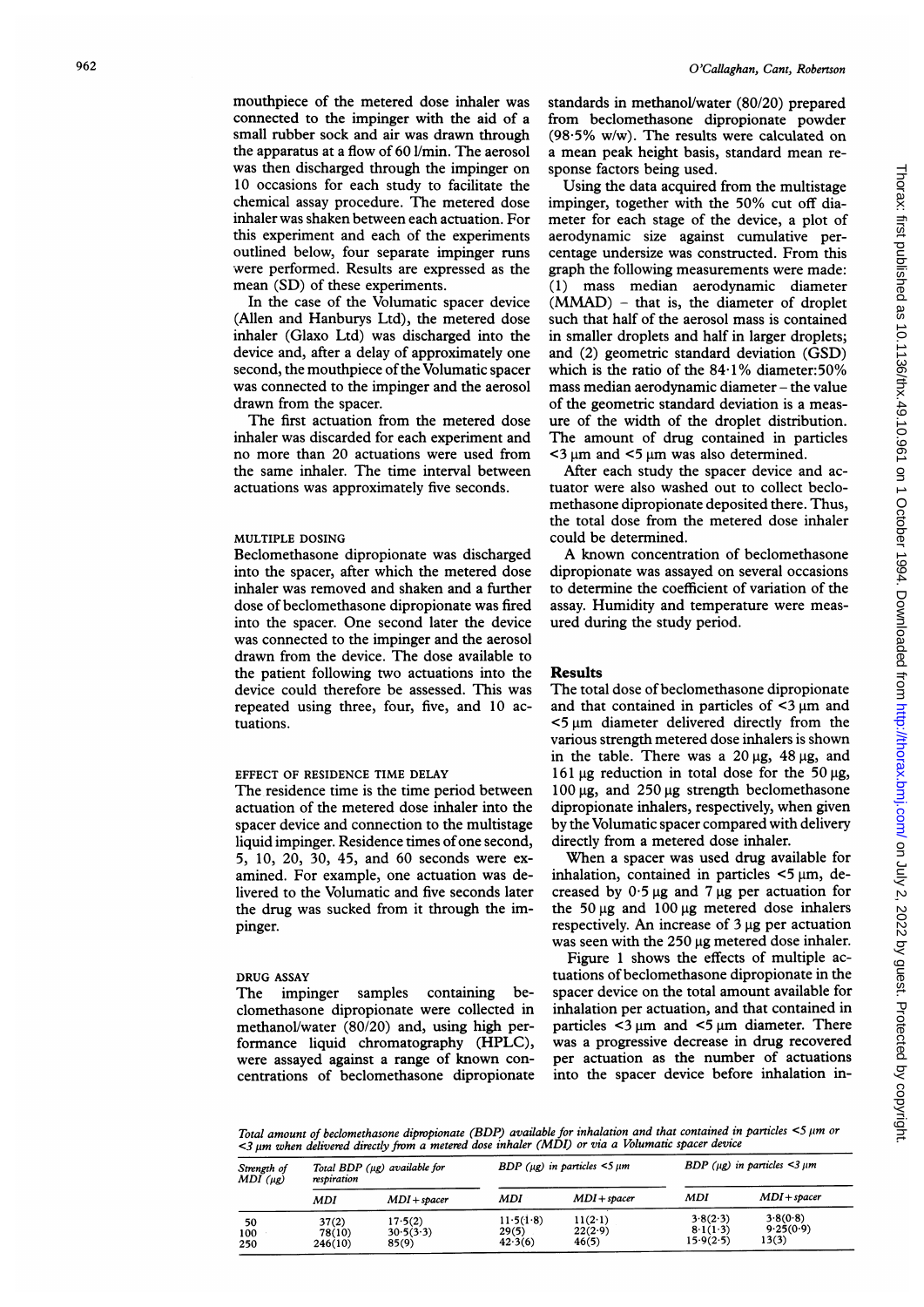



Figure 1 Effect of number of actuations into the spacer device on the total dose of beclomethasone dipropionate available for inhalation and that contained in particles  $<$ 5  $\mu$ m and  $<$ 3  $\mu$ m diameter. Results are expressed as the dose of beclomethasone dipropionate available for inhalation from metered dose inhalers ( $MDIs$ ) of 50, 100, and 250  $\mu$ g strength actuation. Values are mean (SD).

creased. The MMAD (GSD) measured after one actuation  $(50 \,\mu g = 3.8 \,\mu m(1.8))$ ; 100  $\mu g =$  $3.8 \mu m(2)$ ;  $250 \mu g = 5 \mu m(1.5)$  was similar to that measured after 10 actuations  $(50 \,\mu\text{g} =$  $3.7 \,\mu m(1.6)$ ; 100  $\mu$ g =  $4.5 \,\mu m(1.9)$ ; 250  $\mu$ g =  $5 \mu m(1.5)$ .

Figure 2 shows the effect of increasing residence time of drug within the spacer on the total amount of beclomethasone dipropionate available for inhalation per actuation, and that contained in particles  $\leq$ 3  $\mu$ m and  $\leq$ 5  $\mu$ m diameter. Drug available for inhalation decreased for all strengths of beclomethasone dipropionate tested as residence time increased. The MMAD (GSD) measured one second after actuation  $(50 \mu g =$  $3.8 \,\mu\text{m}(1.8);$  100  $\mu\text{g}=3.8 \,\mu\text{m}(2);$  250  $\mu\text{g}=$  $5 \mu m(1.5)$ ) was greater than that measured 60 seconds after actuation  $(50 \text{ µg} = 3.4 \text{ µm}(1.8))$ ;  $100 \,\mu$ g = 3.5  $\mu$ m(1.2); 250  $\mu$ g = 4.2  $\mu$ m(1.6)).

The total mean recovery of beclomethasone dipropionate per actuation over the study period was  $42(2)$  µg with the 50 µg inhaler,  $84(5)$  µg with the 100 µg inhaler, and  $246(10)$  µg with the 250 µg inhaler.

The coefficient of variation of the assay of beclomethasone dipropionate in our laboratory was 3%.

### **Discussion**

We have determined the actual dose of beclo-

Figure 2 Total dose of beclomethasone dipropionate available for inhalation from the spacer device per actuation from metered dose inhalers (MDIs) of 50, 100, and 250 µg strength actuation and that contained in particles  $\leq$ 5  $\mu$ m and  $\leq$ 3  $\mu$ m diameter following various residence times within the spacer. Values are mean (SD).

methasone dipropionate available for inhalation from a spacer device which is essential to evaluate dose dependent side effects and to allow meaningful comparison between different steroid delivery methods.

Studies by Farrer et  $al<sup>4</sup>$  and Brown et  $al<sup>3</sup>$ have confirmed, clinically, the importance of spacer devices in reducing adrenal suppression. This is consistent with our findings that the Volumatic spacer significantly reduced the total dose of beclomethasone dipropionate reaching the patient, while having little effect on the dose contained in particles likely to be inhaled into the lungs. Multiple actuations of the metered dose inhaler into the spacer before inhalation resulted in a significant decrease in the amount of drug recovered in particles within the "respirable range".

More than one actuation of drug into a spacer device before inhalation should be avoided. Subsequent actuations result in a rapid rise in pressure within the spacer which causes turbulent deposition of particles from earlier actuations onto the spacer walls. In addition, the higher concentration of particles with multiple actuations may make collisions and agglomeration more likely, thus increasing particle size.

Many studies have used the technique of multiple actuations of steroid aerosol into a